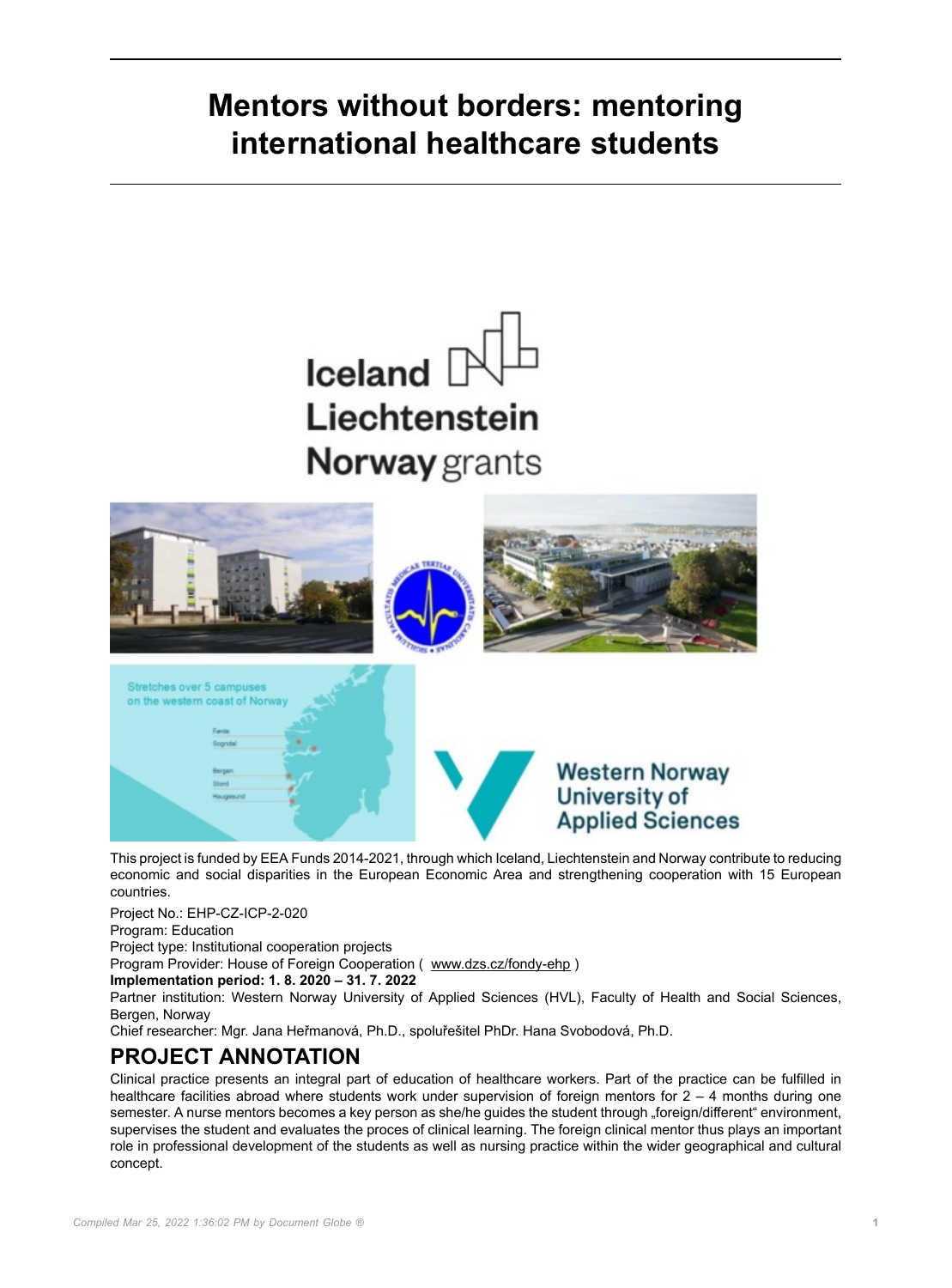The goal of the project is to identify the needs of the international students as well as their clinical mentors. Current courses for clinical mentors do not pay special attention to the needs of students and mentors who are from different countries and might be evaluated by different cultural and professional practice backgrounds. Therefore, we aim to develop a MOOC (Massive Open Online Course) focused on development of cultural knowledge and skills of European mentors.

Our project partner is Western Norway University of Applied Sciences (HVL), Faculty of Health and Social Sciences, Bergen, Norway. We have been cooperating with this institution for more than 10 years within the Erasmus + programme involving the baccalaureate nursing students. As Third Faculty of Medicine is currently offering a new master's degree programme in Intensive nursing care we plan to offer the chance of clinical studies abroad to those students as well.

### **Working meeting at Western Norway University**

We visited our partner institution Western Norway University of Applied Sciences from **18. to 21. October, 2021**. The Institution has schools in Haugesund and Bergen and it was our intent to see the environment and meet the colleagues in both cities. The goal of the visit was to work on the form and content of the intellectual outcome of the project, which is a MOOC for international mentors in healthcare.

Together with Ingrid Gilje Heiberg and Kristin Adnoy Eriksen we worked on the chapters of the course, defined the best suitable platform for our purpose – Canvas, and visited MediaLab Studio in Bergen which will have an important role in development of the MOOC. Since the experience and the needs of mentors in nursing are an integral part of the MOOC, they were also involved in the meetings within their peer learning activities. Bc. Kateřina Kohoutová from Clinic of Surgery of FNKV and Mgr. Jaroslava Saxlová from Department of Neonatology of FNB have been cooperating with our Department of Nursing for a long time. Their goal was to meet the teachers and mentors of the partner institution, share experiences and discuss the needs of the international students. Kateřina and Jaroslava very much appreciated being able to see the simulation labs and clinical environment, where the nursing education takes place.

#### **Working meeting at Third Faculty of Medicine**

**16th to 18th February 2022** was the period of other planned activities within the project. We welcomed in our colleagues Ingrid Gilje Heiberg, Kristin Adnoy Eriksen and Lotte Pannenkoeke from Western Norway University. We also were happy to be able to host Liv Marie Aursland and Kamilla Gronlin, the mentors from the partner hospital in Haugesund. The aim of the visit was to define the structure of the chapters of MOOC, and working with the Canvas using the support of IT technologies.

Mentors from Haugesund as well as Prague were involved in the discussion and concrete planning of the chapters of the course and we value their input. The main goal for Liv Marie and Kamilla was to get acquainted with the content of the nursing programme and the school and clinical environment where our students prepare for the profession of general nurse. We all visited simulation labs in the buildings of the 3rd FM and hospital departments. Our nurse mentor Bc. Katerina Kohoutova showed us Surgical ICU of FNKV where she works and mentors international nursing students. The we moved on to the Hospital Bulovka to visit Mgr. Jaroslava Saxlova who is also very active colleague and mentor cooperating with us on the project. Jaroslava has good experience with mentoring international students at the Department of Neonatology. All colleagues from Haugesund were pleased with the positive attitude of the nurses and nurse managers who support our mentors and international students. They also highly value the fact that the international students are involved in direct care of the patients and gain many new knoeldge and skills.